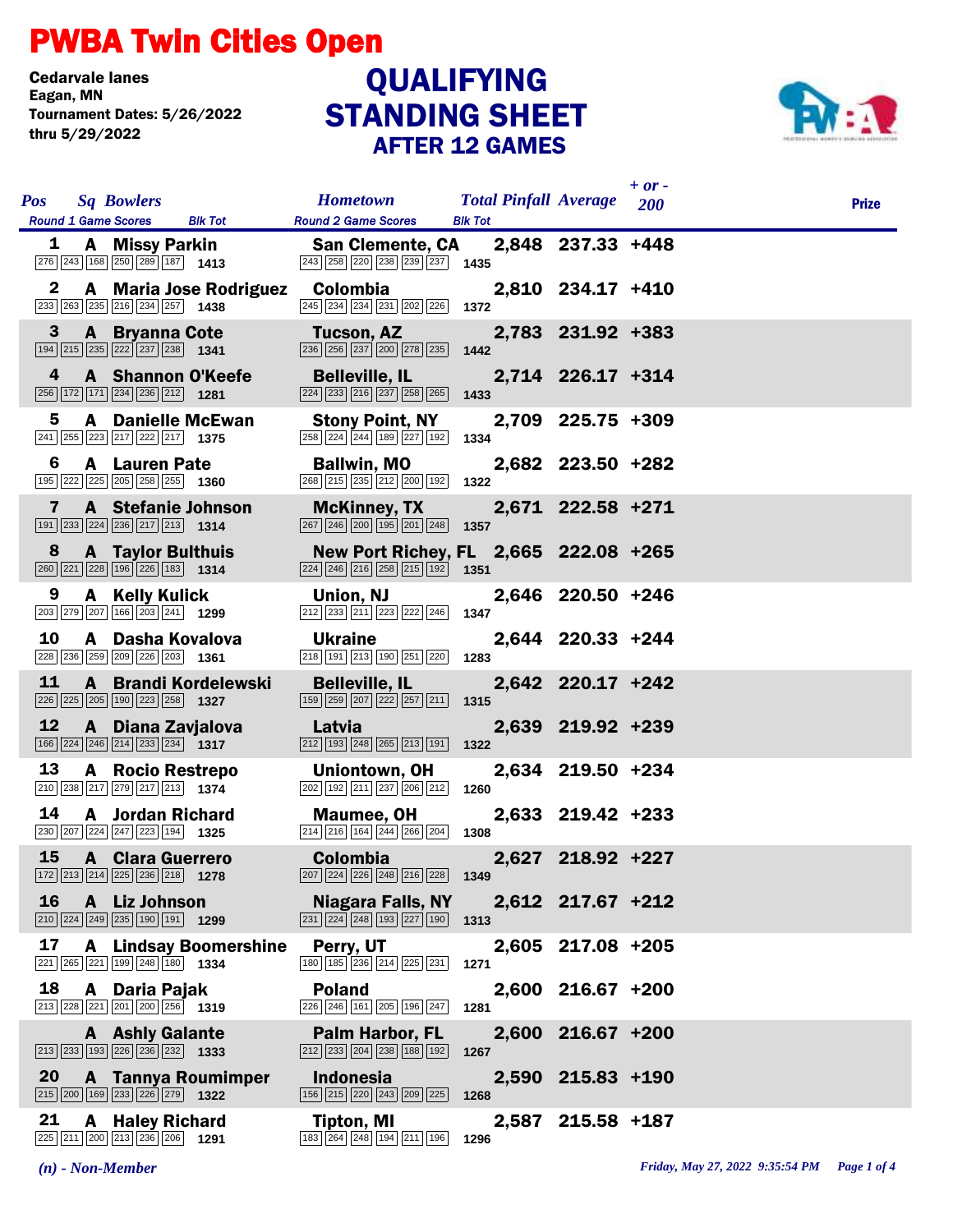| <b>Pos</b> | <b>Sq Bowlers</b><br><b>Round 1 Game Scores</b>                                                                           | <b>Blk Tot</b>                    | <b>Hometown</b><br><b>Round 2 Game Scores</b>                                                                 | <b>Total Pinfall Average</b><br><b>Blk Tot</b> |                   | $+ or -$<br><b>200</b> | <b>Prize</b> |
|------------|---------------------------------------------------------------------------------------------------------------------------|-----------------------------------|---------------------------------------------------------------------------------------------------------------|------------------------------------------------|-------------------|------------------------|--------------|
| 22         | A Kayla Pashina<br>204 241 214 237 170 189 1255                                                                           |                                   | <b>Minnetonka, MN</b><br>229 203 248 205 208 226                                                              | 1319                                           | 2,574 214.50 +174 |                        |              |
| 23         | $\boxed{217}$ $\boxed{222}$ $\boxed{249}$ $\boxed{244}$ $\boxed{234}$ $\boxed{205}$ <b>1371</b>                           | <b>A</b> Jennifer Hocurscak       | Orange, CT<br>168 246 178 223 202 183                                                                         | 1200                                           | 2,571 214.25 +171 |                        |              |
| 24         | $\boxed{203}$ 190 248 278 159 244 1322                                                                                    | A Laura Plazas (n)                | <b>Bogota</b><br>212 175 237 236 180 205                                                                      | 1245                                           | 2,567 213.92 +167 |                        |              |
| 25         | 197 180 245 194 231 223 1270                                                                                              | <b>A</b> Stephanie Schwartz       | Racine, WI<br>244 243 182 198 247 182                                                                         | 1296                                           | 2,566 213.83 +166 |                        |              |
| 26         | A Julia Bond<br>201   168   193   228   202   207   1199                                                                  |                                   | Aurora, IL<br>266 213 212 200 214 258                                                                         | 1363                                           | 2,562 213.50 +162 |                        |              |
|            | <b>Cut Line</b>                                                                                                           | <b>Cash Line</b>                  |                                                                                                               |                                                |                   |                        |              |
| 27         | A Liz Kuhlkin<br>267 178 189 216 194 213 1257                                                                             |                                   | <b>Schenectady, NY</b><br>$\boxed{257}$ $\boxed{205}$ $\boxed{227}$ $\boxed{215}$ $\boxed{173}$ $\boxed{226}$ | 1303                                           | 2,560 213.33 +160 |                        |              |
| 28         | <b>A</b> Taylor Bailey<br>$\boxed{205}$ $\boxed{209}$ $\boxed{215}$ $\boxed{193}$ $\boxed{210}$ $\boxed{268}$ <b>1300</b> |                                   | Joliet, IL<br>211 167 217 235 226 203                                                                         | 1259                                           | 2,559 213.25 +159 |                        |              |
| 29         | 212 201 203 259 172 232                                                                                                   | <b>A</b> Courtney Ermisch<br>1279 | <b>Big Bend, WI</b><br>$\boxed{214}$ $\boxed{227}$ 191 187 259 190                                            | 1268                                           | 2,547 212.25 +147 |                        |              |
| 30         | <b>A</b> Alexis Neuer<br>183 256 194 227 216 206 1282                                                                     |                                   | <b>Milton, PA</b><br>170 205 236 241 225 183                                                                  | 1260                                           | 2,542 211.83 +142 |                        |              |
| 31         | 160 208 161 232 223 204 1188                                                                                              | <b>A</b> Breanna Clemmer          | <b>Clover, SC</b><br>279 191 222 226 223 212                                                                  | 1353                                           | 2,541 211.75 +141 |                        |              |
|            | $\boxed{213}$ $\boxed{221}$ $\boxed{202}$ $\boxed{211}$ $\boxed{193}$ $\boxed{244}$ <b>1284</b>                           | A Maria Bulanova                  | <b>Russia</b><br>219 171 193 222 256 196                                                                      | 1257                                           | 2,541 211.75 +141 |                        |              |
| 33         | 232 236 243 202 183 188 1284                                                                                              | <b>A</b> Summer Jasmin            | <b>Beckley, WV</b><br>208 185 236 181 180 265                                                                 | 1255                                           | 2,539 211.58 +139 |                        |              |
| 34         | <b>A</b> Erin McCarthy<br>$\boxed{255}$ 180 195 242 226 205 1303                                                          |                                   | <b>Elkhorn, NE</b><br>230 210 191 215 184 203                                                                 | 1233                                           | 2,536 211.33 +136 |                        |              |
| 35         | A Jen Higgins<br>169 214 179 201 243 214 1220                                                                             |                                   | <b>Lewis Center, OH</b><br>226 212 222 220 237 196                                                            | 1313                                           | 2,533 211.08 +133 |                        |              |
| 36         | <b>A</b> Kara Mangiola<br>$\boxed{213}$ 185 187 235 233 180 1233                                                          |                                   | <b>Spencerport, NY</b><br>$\boxed{208}$ $\boxed{217}$ $\boxed{215}$ $\boxed{246}$ $\boxed{216}$ $\boxed{194}$ | 1296                                           | 2,529 210.75 +129 |                        |              |
| 37         | A Shalin Zulkifli<br>$\boxed{202}$ $\boxed{205}$ $\boxed{188}$ $\boxed{197}$ $\boxed{204}$ $\boxed{243}$ <b>1239</b>      |                                   | <b>Malaysia</b><br>$\boxed{245}$ $\boxed{201}$ $\boxed{193}$ $\boxed{212}$ $\boxed{257}$ $\boxed{173}$        | 1281                                           | 2,520 210.00 +120 |                        |              |
|            | <b>A</b> Elise Bolton<br>194 226 204 193 225 225 1267                                                                     |                                   | <b>Merritt Island, FL</b><br>205 275 236 189 188 160                                                          | 1253                                           | 2,520 210.00 +120 |                        |              |
| 39         | A Kayla Bandy<br>188 179 226 203 183 225 1204                                                                             |                                   | Wichita, KS<br>$\boxed{224}$ $\boxed{217}$ $\boxed{214}$ $\boxed{199}$ $\boxed{216}$ $\boxed{244}$            | 1314                                           | 2,518 209.83 +118 |                        |              |
| 40         | <b>A</b> Birgit Noreiks<br>164 178 204 182 269 179 1776                                                                   |                                   | Germany<br>202 230 236 244 188 237                                                                            | 1337                                           | 2,513 209.42 +113 |                        |              |
| 41         | 199 191 223 226 171 173 1183                                                                                              | <b>A</b> Jessica Earnest          | Hermitage, TN<br>178 245 243 256 222 173 1317                                                                 |                                                | 2,500 208.33 +100 |                        |              |
| 42         | 258 212 204 214 256 196 1340                                                                                              | A Amanda Vermilyea                | <b>Cottage Grove, MN</b><br>179 170 221 223 188 178 1159                                                      |                                                | 2,499 208.25      | $+99$                  |              |
| 43         | <b>A</b> Mallory Clark<br>208 182 196 191 207 212 1196                                                                    |                                   | <b>Auburn, ME</b><br>184 211 214 236 225 216                                                                  | 1286                                           | 2,482 206.83      | $+82$                  |              |
| 44         | <b>A</b> Elysia Current<br>194 197 266 216 224 169 1266                                                                   |                                   | <b>Middletown, DE</b><br>191 249 180 203 194 192                                                              | 1209                                           | 2,475 206.25      | $+75$                  |              |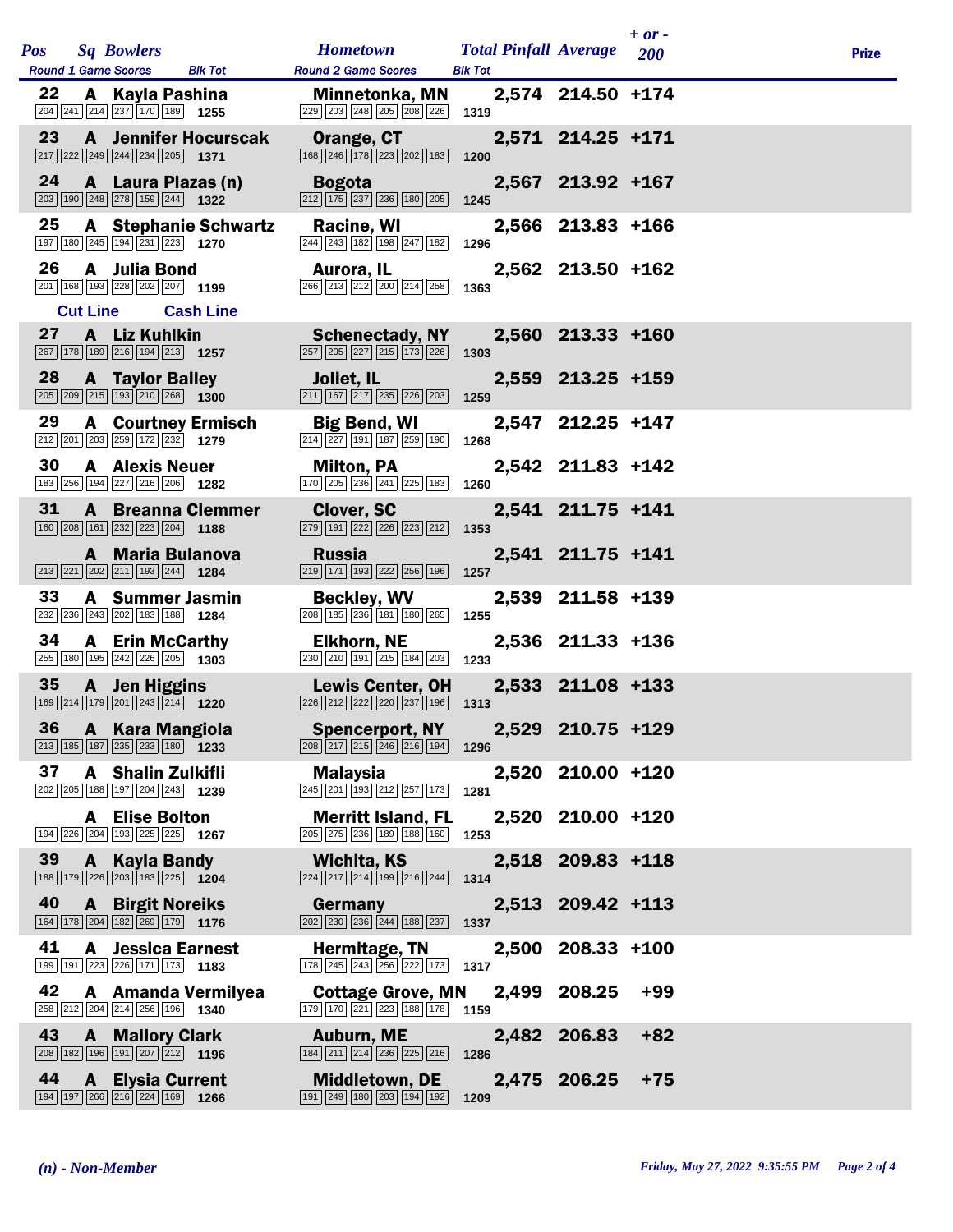| <b>Pos</b> | <b>Sq Bowlers</b><br><b>Round 1 Game Scores</b><br><b>Blk Tot</b>                                                                         | <b>Hometown</b><br><b>Round 2 Game Scores</b>                                                                            | <b>Total Pinfall Average</b><br><b>Blk Tot</b> |                   | $+ or -$<br><b>200</b> | <b>Prize</b> |
|------------|-------------------------------------------------------------------------------------------------------------------------------------------|--------------------------------------------------------------------------------------------------------------------------|------------------------------------------------|-------------------|------------------------|--------------|
|            | A Justyne Vukovich<br>$\boxed{220}$ $\boxed{212}$ $\boxed{255}$ $\boxed{196}$ $\boxed{222}$ $\boxed{200}$ <b>1305</b>                     | <b>New Stanton, PA</b><br>191 188 225 180 161 225                                                                        | 1170                                           | 2,475 206.25      | $+75$                  |              |
| 46         | A Jenny Wonders (n)<br>208 224 157 177 172 261 1199                                                                                       | Roscoe, IL<br>$\boxed{239}$ $\boxed{214}$ $\boxed{210}$ $\boxed{228}$ $\boxed{204}$ $\boxed{177}$ <b>1272</b>            |                                                | 2,471 205.92      | $+71$                  |              |
| 47         | <b>A</b> Justice Schihl<br>181 269 212 189 278 179 1308                                                                                   | <b>Plymouth, MN</b><br>$\boxed{210}$ $\boxed{185}$ $\boxed{192}$ $\boxed{183}$ $\boxed{189}$ $\boxed{200}$               | 1159                                           | 2,467 205.58      | $+67$                  |              |
| 48         | <b>A</b> Sydney Brummett<br>$\boxed{172}$ $\boxed{193}$ $\boxed{194}$ $\boxed{242}$ $\boxed{226}$ $\boxed{204}$ 1231                      | <b>Fort Wayne, IN</b><br>$\boxed{191}$ $\boxed{191}$ $\boxed{192}$ $\boxed{233}$ $\boxed{190}$ $\boxed{237}$             | 1234                                           | 2,465 205.42      | $+65$                  |              |
| 49         | A Sandra Gongora<br>203 210 208 161 187 192 1161                                                                                          | <b>Mexico</b><br>$\boxed{224}$ 197 205 184 279 211                                                                       | 1300                                           | 2,461 205.08      | $+61$                  |              |
| 50         | <b>A</b> Diandra Asbaty<br>$\boxed{203}$ $\boxed{226}$ $\boxed{216}$ $\boxed{237}$ $\boxed{188}$ $\boxed{203}$ 1273                       | Chicago, IL<br>$\boxed{202}$ $\boxed{218}$ $\boxed{216}$ $\boxed{218}$ $\boxed{159}$ $\boxed{174}$ 1187                  |                                                | 2,460 205.00      | $+60$                  |              |
| 51         | <b>A</b> Wendy Bartaire-Jimenez France<br>$\boxed{165}$ $\boxed{233}$ $\boxed{269}$ $\boxed{179}$ $\boxed{237}$ $\boxed{193}$ <b>1276</b> | $\boxed{170}$ $\boxed{202}$ $\boxed{201}$ $\boxed{214}$ $\boxed{179}$ $\boxed{214}$                                      | 1180                                           | 2,456 204.67      | $+56$                  |              |
| 52         | <b>A</b> Kerry Smith<br>224 209 238 175 210 167 1223                                                                                      | <b>New Holland, PA</b><br>197 202 196 194 192 246                                                                        | 1227                                           | 2,450 204.17      | $+50$                  |              |
| 53         | <b>A</b> Melanie McDaniel<br>202 195 203 190 213 202 1205                                                                                 | Joliet, IL<br>166 194 215 203 218 236 1232                                                                               |                                                | 2,437 203.08      | $+37$                  |              |
| 54         | <b>A</b> Katie Ann Sopp<br>176 210 213 203 182 205 189                                                                                    | <b>White Bear Lake, MN 2,424 202.00</b><br>151 214 216 236 233 185 1235                                                  |                                                |                   | $+24$                  |              |
| 55         | <b>A</b> Josie Barnes<br>197 188 223 196 215 210 1229                                                                                     | Hermitage, TN<br>$\boxed{247}$ $\boxed{170}$ $\boxed{165}$ $\boxed{210}$ $\boxed{193}$ $\boxed{207}$                     | 1192                                           | 2,421 201.75      | $+21$                  |              |
| 56         | A Estefania Cobo<br>191 207 187 193 246 221 1245                                                                                          | <b>Puerto Rico</b><br>$\boxed{173}$ $\boxed{200}$ $\boxed{190}$ $\boxed{185}$ $\boxed{216}$ $\boxed{207}$                | 1171                                           | 2,416 201.33      | $+16$                  |              |
| 57         | <b>A</b> Giselle Poss<br>173 157 194 182 205 183 1094                                                                                     | <b>Montgomery, IL</b><br>$\boxed{183}$ $\boxed{227}$ $\boxed{248}$ $\boxed{225}$ $\boxed{215}$ $\boxed{213}$ <b>1311</b> |                                                | 2,405 200.42      | $+5$                   |              |
|            | <b>A</b> Ana Morales<br>247 183 153 244 219 193 1239                                                                                      | Guatemala, XX<br>169 166 211 221 177 222                                                                                 | 1166                                           | 2,405 200.42      | $+5$                   |              |
| 59         | <b>A</b> Christine Gill<br>176 221 196 234 171 212 1210                                                                                   | Troy, IL<br>$\boxed{177}$ $\boxed{185}$ $\boxed{214}$ $\boxed{164}$ $\boxed{238}$ $\boxed{216}$ 1194                     |                                                | 2,404 200.33      | $+4$                   |              |
| 60         | 199 178 194 182 193 188 1134                                                                                                              | A Sofia Rodriguez Granda (Guatemala<br>240 230 211 223 181 181                                                           | 1266                                           | 2,400 200.00 Even |                        |              |
| 61         | A Kayla Crawford<br>196 183 214 189 186 214 182                                                                                           | Silvis, IL<br>$\boxed{165}$ $\boxed{176}$ $\boxed{180}$ $\boxed{245}$ $\boxed{180}$ $\boxed{267}$                        | 1213                                           | 2,395 199.58      | $-5$                   |              |
| 62         | <b>A</b> Verity Crawley<br>172 197 210 182 215 218 1194                                                                                   | <b>England</b><br>202 229 164 188 213 202                                                                                | 2,392<br>1198                                  | 199.33            | $-8$                   |              |
| 63         | A Cassidy Courey (n)<br>$\boxed{207}$ $\boxed{238}$ $\boxed{192}$ $\boxed{193}$ $\boxed{158}$ $\boxed{214}$ <b>1202</b>                   | Brooklyn Center, MN 2,383 198.58<br>$\boxed{182}\boxed{213}\boxed{219}\boxed{177}\boxed{213}\boxed{177}$                 | 1181                                           |                   | $-17$                  |              |
| 64         | <b>A</b> Abby Ragsdale<br>194 168 234 157 225 216 1194                                                                                    | Aurora, IL<br>142 28 153 278 193 179 173                                                                                 | 2,367                                          | 197.25            | $-33$                  |              |
| 65         | <b>A</b> Gazmine Mason<br>159 168 174 170 203 228 1102                                                                                    | <b>Cranston, RI</b><br>169 234 267 195 188 193                                                                           | 1246                                           | 2,348 195.67      | $-52$                  |              |
| 66         | A Brooke Allen<br>145 201 187 172 214 169 1088                                                                                            | Potosi, WI<br>208 203 215 168 210 218                                                                                    | 1222                                           | 2,310 192.50      | $-90$                  |              |
| 67         | <b>A</b> Felicia Wong<br>180 201 203 178 189 182 1133                                                                                     | <b>Canada</b><br>196 192 206 167 192 169                                                                                 | 1122                                           | 2,255 187.92 -145 |                        |              |
| 68         | <b>A</b> Nichole DePaul<br>162 184 157 185 219 185 1092                                                                                   | Baytown, TX<br>221 149 211 184 206 188                                                                                   | 1159                                           | 2,251 187.58 -149 |                        |              |